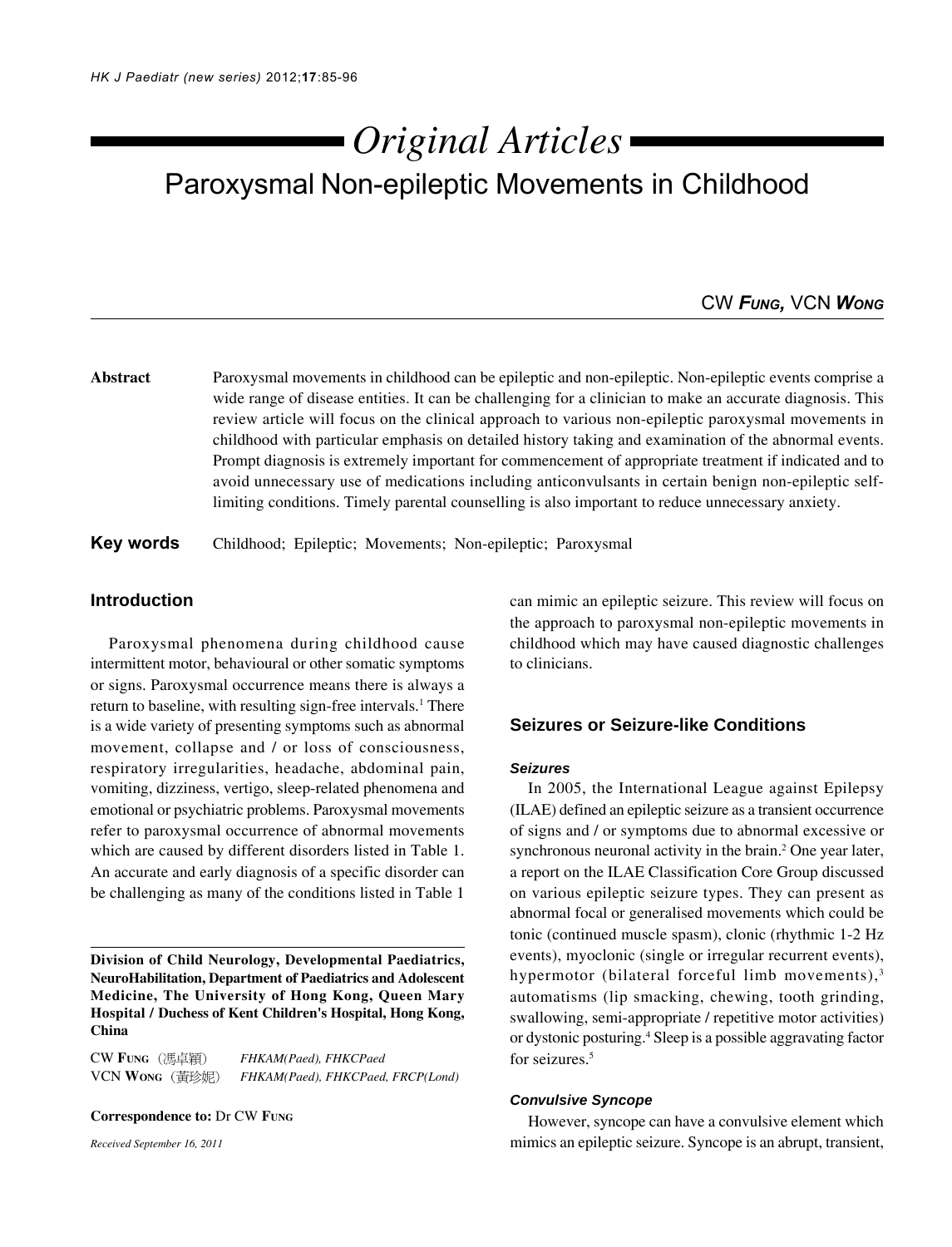# **Table 1** Causes of paroxysmal movements in childhood

# **Paroxysmal movements in childhood**

### **Seizures / seizure-like conditions**

- 1. Epileptic seizures
- 2. Convulsive syncope
- 3. Psychogenic non-epileptic seizures

### **Hyperkinetic, paroxysmal movement disorders**

- 1. Tremor
- 2. Ataxia
- 3. Myoclonus including exaggerated startle response e.g. hyperekplexia
- 4. Tics
- 5. Stereotypies
- 6. Paroxysmal dyskinesias
- 7. Psychogenic paroxysmal movement disorders

# **Transient and developmental movement disorders in children**

- 1. Jitteriness
- 2. Shuddering
- 3. Benign paroxysmal torticollis of infancy
- 4. Infantile masturbation
- 5. Benign paroxysmal tonic upward gaze
- 6. Sandifer syndrome
- 7. Breath-holding attacks
- 8. Spasmus nutans

#### **Sleep-related disorders**

- 1. Parasomnia
	- a. Confusional arousals
	- b. Sleep terror
	- c. Sleep walking
	- d. Rapid-eye-movement sleep behavioural disorders
- 2. Restless leg syndrome

and self-limiting loss of consciousness associated with loss of postural tone, caused by a sudden fall in cerebral perfusion.6 Myoclonic jerks are common in syncope.7 However, these jerks are not cortical in origin but are thought to be a brainstem phenomenon.<sup>7,8</sup>

Causes of syncope are reviewed by Crompton and Berkovic, which can range from relatively benign conditions such as vasovagal syncope to cardiac diseases that can be rapidly fatal. A detailed history taking can usually distinguish convulsive syncope from epileptic seizures. Syncope can occur within the setting of prolonged sitting or standing, rising to upright posture or dehydration whereas an epileptic seizure may be precipitated by stress,

sleep deprivation, pain, fright, micturition, defaecation, photic triggers etc. Nausea, palpitations, dyspnoea, warm sensation, light-headedness, graying of vision or hearing becoming distant are possible prodromal symptoms of syncope. If an epileptic seizure is partial at onset, symptoms may indicate a frontal, parietal, temporal or occipital focus. During an attack, syncope can cause sudden collapse with pallor while an epileptic seizure may have tongue biting, unusual body posturing, incontinence or cyanosis. After the attack, patients with syncope can remember the event but those with an epileptic attack may develop post-ictal confusion, headache and they may not recall the event before and during the event.<sup>6</sup> Electroencephalographic recordings during syncope vary from high-amplitude slow activities to marked attenuation of cortical activity. No epileptiform or ictal discharges are observed.<sup>9,10</sup> Children diagnosed to have convulsive syncope should not receive anticonvulsants. Management is directed towards the underlying aetiology causing syncope. It may be prudent to perform a complete cardiac evaluation when cardiogenic syncope is suspected.

Occasionally, syncope may provoke a true epileptic seizure i.e. anoxic-epileptic seizure. Horrocks et al reviewed a cohort of 27 children with this diagnosis and the epileptic component could be bilateral clonic in almost all children. Sometimes there was horizontal eye deviation or rhythmically interrupted vocalisation. The duration of the syncope triggered epileptic seizures varied from 28 seconds to 40 minutes. Electroencephalographic recording was performed in 4 patients and demonstrated the epileptic nature of the events. Acute and / or prophylactic treatment with anticonvulsants was initiated in some children whose epileptic seizures were prolonged and / or recurrent respectively.<sup>11</sup>

# *Psychogenic Non-epileptic Seizures*

Psychogenic non-epileptic seizures usually begin with external (place, time, witness) or internal triggers (flash backs, emotions). The eyes are commonly closed in these events but uncommon in epileptic seizures. Seizure seminology is commonly stereotypic in epileptic seizures and less common in psychogenic ones. It is not uncommon for epileptic seizures to have onset at sleep, urinary incontinence, injuries but rather uncommon for psychogenic non-epileptic seizures. Patients with epileptic seizures can rarely recall for the period of unresponsiveness while those with psychogenic ones commonly can.<sup>12-14</sup> Prompt recognition of psychogenic non-epileptic seizures is important to minimise the inappropriate use of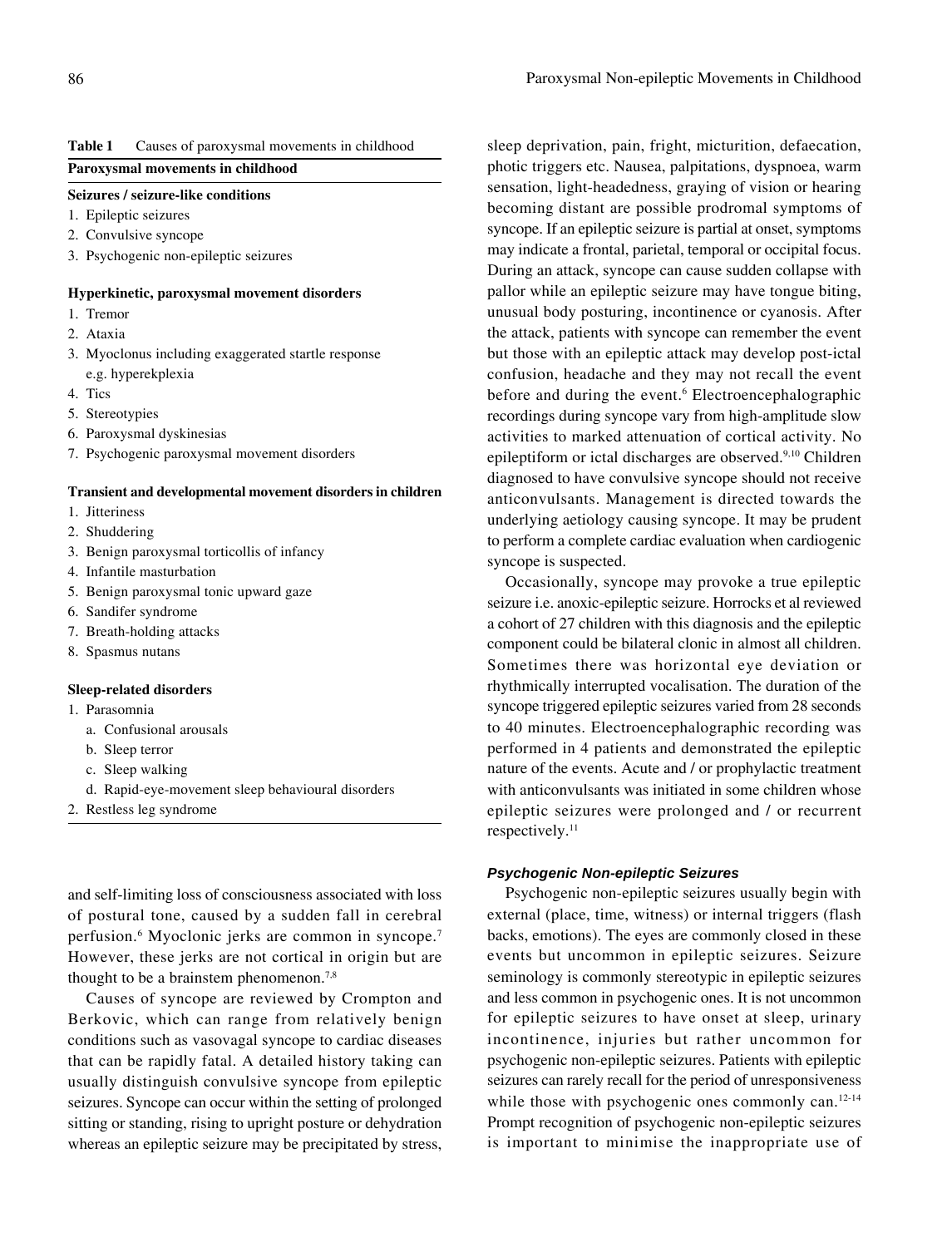anticonvulsants and optimise the multidisciplinary team approach on psychotherapy and / or pharmacotherapy. However, it could be challenging when both epileptic and psychogenic non-epileptic seizures co-exist in the same patient. In a review, up to 40% of patients with epilepsy have concomitant psychogenic non-epileptic seizures.<sup>15</sup>

# **Hyperkinetic Paroxysmal Movement Disorders**

A posture is a period of non-zero (but possibly very short) duration in which minimal movement occurs. A discrete movement is any movement that departs from and subsequently resumes a posture with no intervening postures.16 Hyperkinetic movement disorders are defined as unwanted or excess movements that are frequently seen in children with neurologic disorders. These include dystonia, chorea, ballism, athetosis, myoclonus, tremor, tics, stereotypies<sup>17</sup> and ataxia.<sup>18</sup>

### *Tremor*

Tremor is a rhythmic back-and-forth or oscillating involuntary movement about a joint axis with a relatively symmetric velocity in both directions about a midpoint of the movement, and the velocity or oscillation may appear sinusoidal. Tremor is labeled as a rest tremor, postural tremor, or action tremor according to the condition of greatest severity. Other than resting tremor, postural tremor

**Table 2** Major types of autosomal dominant episodic ataxias (EA)

Modified from Finsterer J. Ataxias with autosomal, X-chromosomal or maternal inheritance. Can J Neurol Sci 2009;36:409-28.20

or action tremor has a paroxysmal nature with sign-free intervals because the occurrence is situation-specific.

# *Ataxia*

Ataxia is defined as an inability to generate a normal or expected voluntary movement trajectory that cannot be attributed to weakness or involuntary muscle activity about the affected joints.19 Specific associated deficits include dysmetria (inaccurate movement to a target – undershoot or overshoot), dyssynergia (decomposition of multijoint movements), and dysdiadochokinesis (impaired rhythmicity of rapid alternating movements).17 Children presenting with ataxia usually do not have significant diagnostic difficulties. Causes of episodic ataxia can cover a wide range of neurogenetic and neurometabolic diseases.20,21 Table 2 gives a summary of the major types of autosomal dominant genetic episodic ataxias. A detailed history with respect to the age of onset, duration of attacks, additional manifestations during attacks and interictal manifestations can help clinicians to differentiate among these disorders. Neurometabolic diseases can also give rise to episodic ataxia such as during acute / subacute decompensations of amino acids, organic acid and urea cycle disorders. Usually these disorders have other neurological or non-neurological markers. By contrast, defects of energy metabolism may involve exclusively the nervous system and may be more difficult to diagnose e.g. pyruvate dehydrogenase deficiency, and biotinidase

|                 | Age of onset | <b>Duration of</b>  | <b>Additional manifestations</b>                                                    | <b>Interictal</b>                                       |
|-----------------|--------------|---------------------|-------------------------------------------------------------------------------------|---------------------------------------------------------|
|                 | (years)      | attack              | during attack                                                                       | manifestations                                          |
| EA <sub>1</sub> | $2 - 15$     | Seconds, minutes    | None                                                                                | Myokymia and jerky movements<br>of face and limbs       |
| EA <sub>2</sub> | $2 - 20$     | Hours, days         | Downbeat nystagmus, migraine,<br>vertigo, nausea, vomiting,<br>weakness, dysarthria | Ataxia, nystagmus                                       |
| EA <sub>3</sub> | $1-42$       | 1 minute to 6 hours | Myokymia, migraine, tinnitus,<br>vertigo, dysarthria                                | None                                                    |
| EA4             | $23 - 60$    | <b>Brief</b>        | Vertigo, diplopia, interictal<br>nystagmus and abnormal<br>smooth pursuit           | <b>Nystagmus</b>                                        |
| EA <sub>5</sub> | $3-19$       | Hours               | Vertigo                                                                             | Nystagmus, ataxia, epilepsy                             |
| EA 6            | $20$         | Hours, days         | Cognitive impairment                                                                | Epilepsy, migraine, ataxia,<br>motor delayed milestones |
| EA <sub>7</sub> | $13-19$      | Hours, days         | Vertigo, weakness, slurring,<br>dysarthria                                          | None                                                    |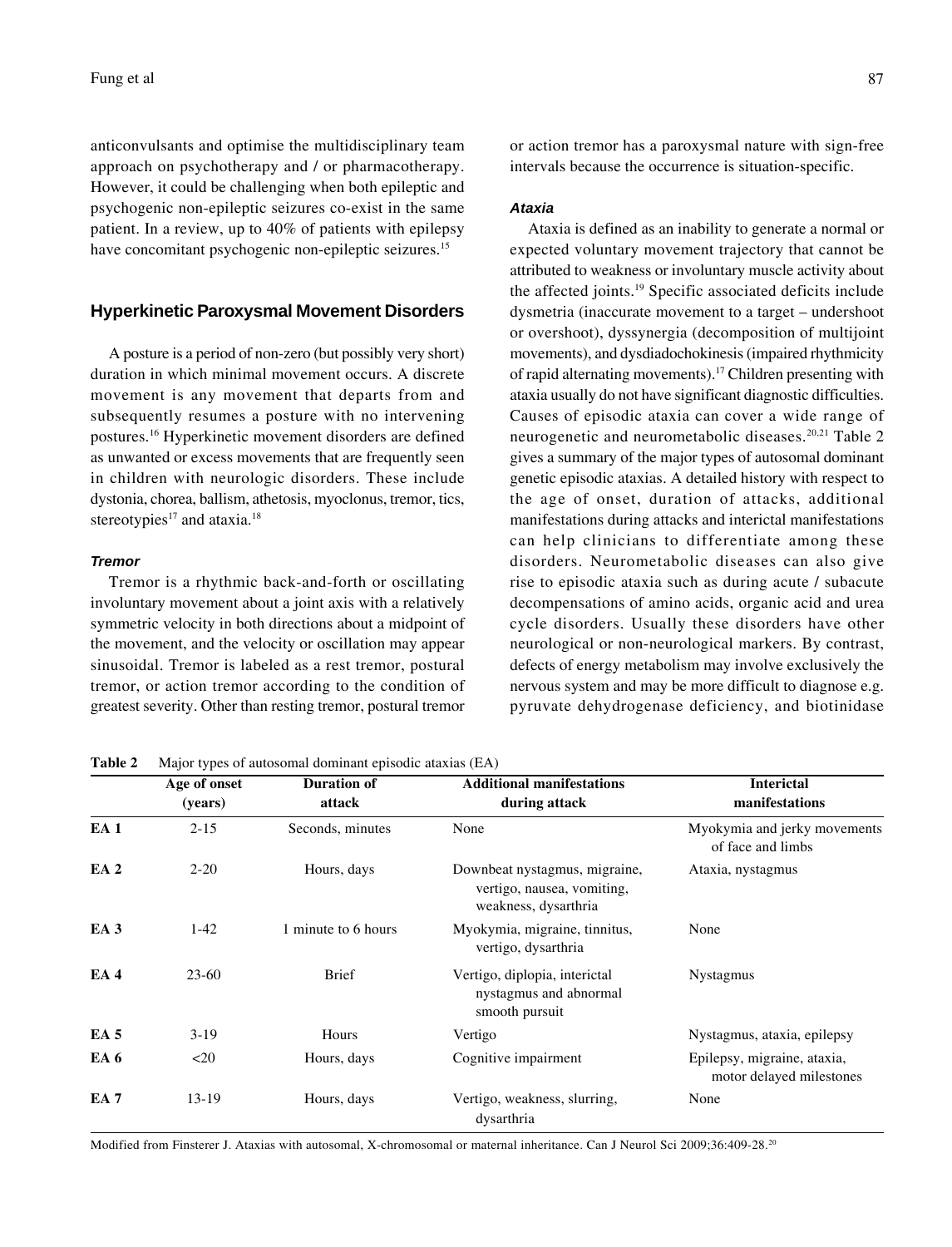deficiency. Carbohydrate- and fever- sensitive ataxia is a feature of the former while the latter will have high lactate and other characteristic biochemical features present intermittently. Glucose transporter 1 deficiency usually worsens before meals. Some children improve greatly with frequent carbohydrate-rich snacks. Intermittent ataxia can also be seen in Hartnup disease; additional symptoms are pellagra-like skin changes, photic dermatitis, and psychiatric symptoms. Recently a new inborn error of metabolism caused by urocanic aciduria can cause intermittent ataxia and mental retardation.<sup>22</sup> A combination of detailed history taking, physical examination and appropriate neurometabolic investigations would confirm a specific inborn error of metabolism.

### *Myoclonus*

Myoclonus is a sequence of repeated, often nonrhythmic, brief shock-like jerks due to sudden involuntary contraction or relaxation of one or more muscles. Myoclonus can be epileptic and / or non-epileptic, including various benign forms of myoclonus related to sleep e.g. hypnagogic myoclonus and benign neonatal sleep myoclonus.

### *Exaggerated Startle Response Including Hyperekplexia*

Startle is a stereotypical response to a sudden and unexpected stimulus. In most instances, the stimulus is acoustic, but other modalities such as tactile, visual, or vestibular are also effective. Similar amongst all mammals, the response is composed of motor, autonomic, and emotional components. The motor component of startle satisfies the criteria for myoclonus.<sup>23</sup> It is a basic alerting reaction consisting of facial grimacing with blinking, followed by involuntary movements of head flexion, hunching of shoulders, adduction of the arms, and flexion of the trunk and the knees, causing falling without a protective reaction.<sup>24,25</sup>

When a pathologically exaggerated startle response interferes with normal activities, causing apnoea and frequent falls and injuries, the pathological state is termed as startle disease or hyperekplexia.25,26 Hereditary hyperekplexia (or startle disease) may manifest shortly after birth (stiff-baby syndrome) with violent jerking to noise and touch, and massive and sustained stiffening of the trunk and limbs, clenching fists, and attacks of a high frequency trembling. Newborns are at risk for sudden infant death due to laryngospasm and cardiorespiratory failure.23

Exaggerated startle response can also be seen in other conditions such as startle epilepsy. The majority of patients with startle epilepsy suffer from congenital or infantile brain

damage with concomitant spastic hemi-, di-, or tetraplegic cerebral palsy, mental retardation, and frequent spontaneous epileptic seizures. As in common startle, unexpected noise is the most frequently effective modality. Startle seizures typically exhibit the characteristics of tonic seizures: unior bilateral limb posturing, turning of the head, speech arrest. In many cases, consciousness is at least partly preserved.23

### *Tics*

Tics are repeated, individually recognisable, intermittent movements or movement fragments that are almost always briefly suppressible and are usually associated with awareness of an urge to perform the movement. The movements are predictable by an observer in the sense that there is often a small and an identifiable number of different tic movements, and they are predictable by the child due to the presence of a premonitory urge to move. A characteristic feature of tics is intervening periods of normal movement. Each child has one or more recognisable tics that are repeated in a varying sequence. Individual tics have very little variability between repetitions. The sequence may appear random, but particular movements can often be identified and counted.

In many children, attempts at suppression of a tic lead to an increasing build-up of an urge to make the movement, often accompanied by a sensory premonition.

### *Stereotypies*

Stereotypies are repetitive, simple movements that can be voluntarily suppressed. Stereotypies are typically a simple back-and-forth movement such as waving or flapping the hands or arms, and they do not typically involve more complex sequences or movement fragments. Movement is often but not always rhythmic and may involve fingers, wrists, or more proximal portions of the upper extremity. The lower extremity is not typically involved. Stereotypies can be unilateral or bilateral but are more commonly bilateral. There is probably no premonitory urge, and the movements tend to occur when the child is stressed, excited, distracted or engrossed. Stereotypies can be stopped by distraction or initiation of another activity. Factors distinguishing tics and stereotypies are summarised in Table 3.

#### *Paroxysmal Dyskinesias*

Paroxysmal dyskinesias represent a heterogeneous group of diseases with paroxysmal occurrence of dyskinesias including dystonia, chorea, ballism and athetosis.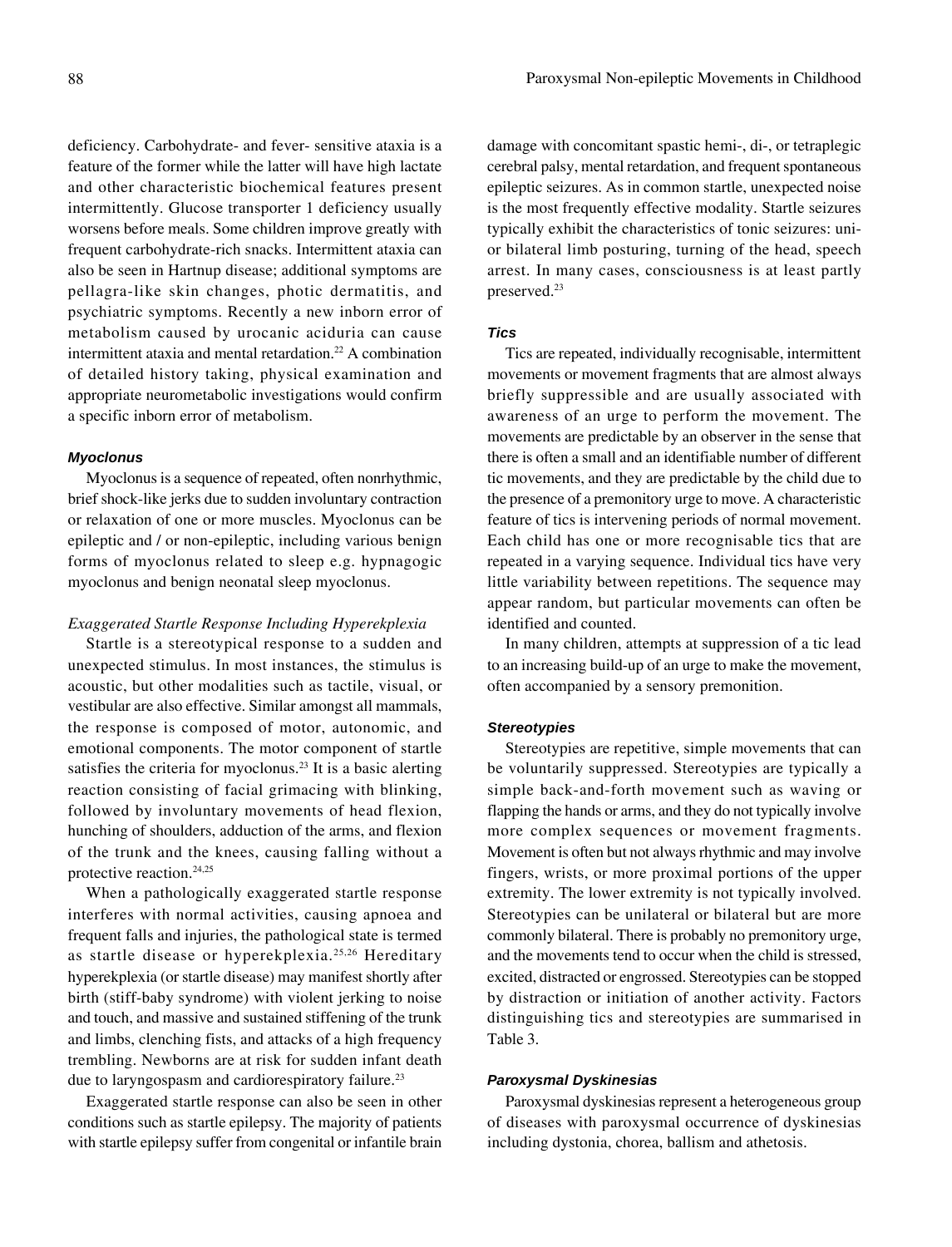#### *Dystonia*

Dystonia is an involuntary alteration in the pattern of muscle activation during voluntary movement or maintenance of posture. The involuntary sustained or intermittent muscle contractions cause twisting and repetitive movements, abnormal postures, or both.

### *Chorea, Ballism*

Chorea is an ongoing random-appearing sequence of one or more discrete involuntary movements or movement fragments. Movements appear random due to variability in timing, duration, direction, or anatomic location. Movements may therefore appear to flow randomly from one muscle group to another, and can involve trunk, neck, face, tongue, and extremities. Ballism is chorea that affects proximal joints such as shoulder or hip. This leads to large amplitude movements of the limbs, sometimes with a flinging or flailing quality.17

### *Athetosis*

Athetosis is a slow, continuous, involuntary writhing movement that prevents maintenance of a stable posture. Athetosis involves continuous smooth movements that appear random and are not composed of recognisable submovements or movement fragments. The combination of chorea and athetosis is called choreoathetosis.17

#### *Paroxysmal Dyskinesias*

Paroxysmal dyskinesias represent a heterogeneous group of diseases with paroxysmal occurrence of dyskinesias including dystonia, chorea, ballism and athetosis. These include paroxysmal kinesigenic dyskinesia (PKD), paroxysmal nonkinesigenic dyskinesia (PNKD) and

paroxysmal exertion-induced dyskinesia (PED). Detailed history taking can be very revealing to differentiate these 3 disorders. PKD is usually triggered by sudden voluntary movements, startles and hyperventilation whereas PNKD has spontaneous onset which is provoked by alcoholic beverages, coffee, excitement, stress, exhaustion, tea, beverages with caffeine. PED is induced by exercise. PKD has the shortest duration of attack which lasts for seconds to a few minutes with a frequency of up to 100 per day. A typical attack in PNKD usually lasts for minutes to several hours with a frequency of up to 3 per day. PED does not have more than one attack per day which lasts for 15 to 60 minutes. The clinical approach and management of these conditions are reviewed by Strzelczyk et al.27 In addition, a group of secondary symptomatic paroxysmal dyskinesias has to be excluded. Interesting, a benign condition known as transient paroxysmal dystonia of infancy exists. The age of onset is before 1 year with no other neurodevelopmental defects. The attacks, which

occur only in the awake state, are characterised by opisthotonus, symmetric or asymmetric increased tone in the arms with extreme pronation of the wrists, and preserved consciousness. Each attack can lasts from minutes to days. The condition is non-progressive with spontaneous recovery in the second year of life.<sup>28,29</sup>

Conceptually, different hyperkinetic movements can be distinguished by rhythmicity, repeatability and suppressibility (Table 4). Rhythmic movements imply a periodic or cyclic behaviour with similar movements on successive cycles. Repetitive movements include movements or movement elements that may revisit spatial positions or joint configurations but without a cyclic or rhythmic timing.16

# **Table 3** Factors distinguishing tics and stereotypies

|                         | <b>Tics</b>                                           | <b>Stereotypies</b>                             |
|-------------------------|-------------------------------------------------------|-------------------------------------------------|
| Age of onset            | 6-7 years                                             | $<$ 3 years                                     |
| <b>Pattern</b>          | Variable, wax and wane                                | Fixed, identical, patterned                     |
| <b>Movements</b>        | Blink, grimace, twist, shrug                          | Arms / hands (flap, wave), body rock / head nod |
| <b>Rhythm</b>           | Rapid, sudden, random                                 | Rhythmic                                        |
| <b>Duration</b>         | Intermittent, brief, abrupt                           | Intermittent, continuous prolonged              |
| <b>Premonitory urge</b> | <b>Yes</b>                                            | N <sub>0</sub>                                  |
| Precipitant             | Excitement, stress                                    | Excitement, stress, also when engrossed         |
| <b>Suppression</b>      | Brief, voluntary (but have increased "inner tension") | With distraction, rare conscious effort         |
| <b>Distraction</b>      | Reduction of tics                                     | <b>Stops</b>                                    |

Modified from Mahone EM, Bridges D, Prahme C, Singer HS. Repetitive arm and hand movements (complex motor stereotypies) in children. J Pediatr 2004:145;391-5.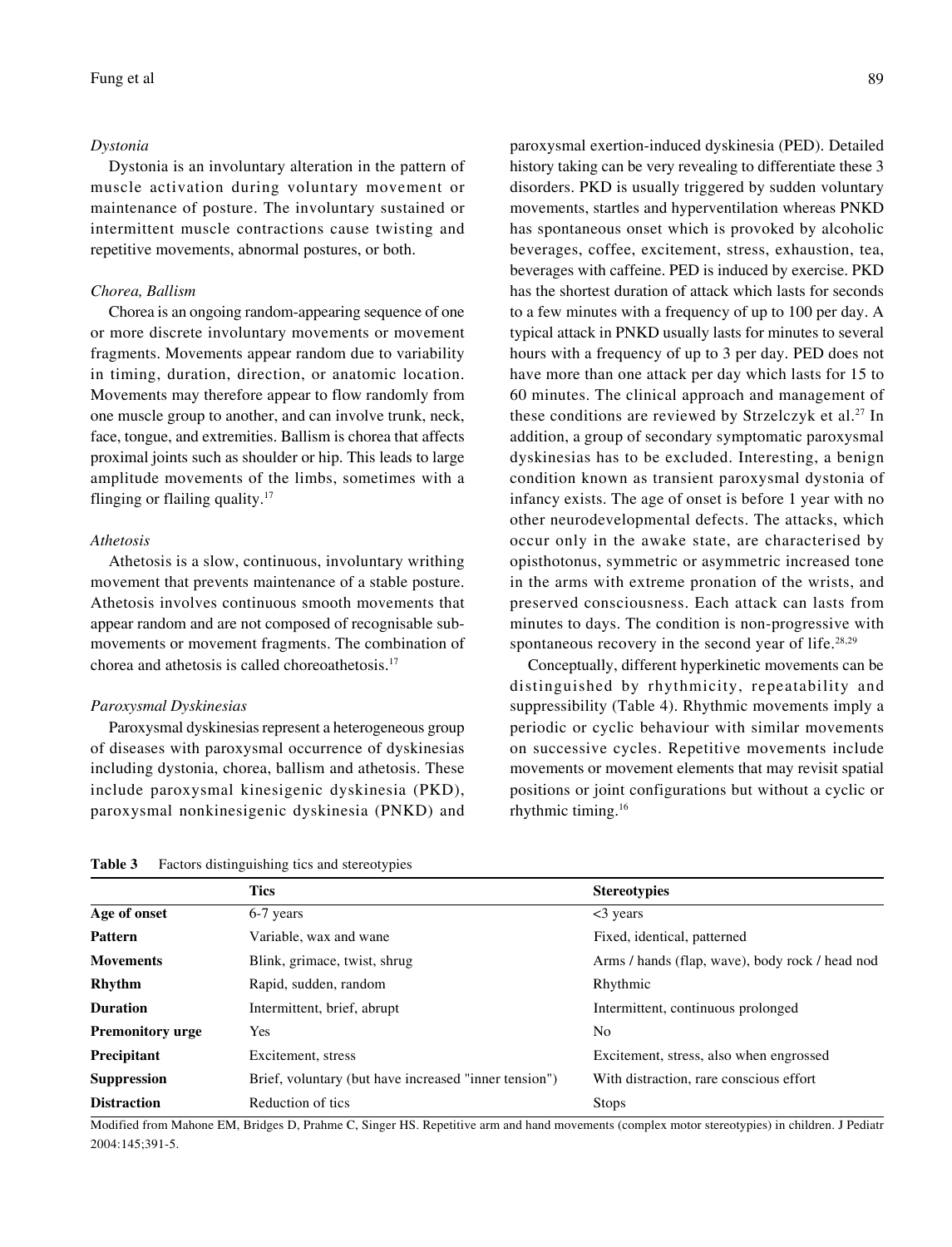# *Psychogenic Paroxysmal Movement Disorders*

Psychogenic movement disorders are a group of disorders that an organic basis will not be found for the symptoms or that a psychiatric disorder is the primary substrate from which the atypical symptoms blossom. The average age of onset is 12 to 14 years, with a range of 7 to 18 years. Common psychogenic movement disorders involve hyperkinetic movements such as dystonia, tremor, myoclonus, tics, hemiballismus and chorea.18 Useful clues for diagnosing psychogenic movement disorders in children are summarised in Table 5. Revised diagnostic criteria have recently been proposed.30 One should bear in mind that organic and psychogenic movement disorders can co-exist in a patient which poses more diagnostic challenges.

# **Transient and Developmental Movement Disorders in Children**

Many movement disorders in childhood are benign and related to normal stages of development. These are typically associated with complete resolution of the abnormal movements and ultimately normal development and neurologic function.18

# *Jitteriness*

Jitteriness is a term to describe a series of recurrent tremors in infants.31 It is the most common abnormal movement encountered in neonates.32 Jitteriness can be differentiated from seizure if the following characteristics are observed – the jitteriness can be brought on with stimuli and can be stopped with gentle passive flexion and restraint of the affected limb; it is not associated with ocular phenomena, such as forced eye deviation; and is not associated with significant autonomic changes such as

hypertension or apnoea.<sup>33</sup> Jitteriness can be benign or pathological.

#### *Shuddering*

Shuddering attacks are benign nonepileptic events that typically begin in infancy.

The clinical events consist of rapid shivering of the head, shoulder, and occasionally the trunk. Events are brief, usually lasting not more than a few seconds. Frequency can be up to more than 100 events per day. Attacks seem to be precipitated by feeding, eating, head movements and certain tasks (pressing toys together or sticking a fork into a piece of bread).34 Reassurance of parents is crucial since relatives are often frightened by the unexpected appearance and often high frequency of the attacks. Spontaneous remission can be expected.35

# *Benign Paroxysmal Torticollis of Infancy*

Benign paroxysmal torticollis is a rare paroxysmal dyskinesia characterised by recurrent stereotypic attacks of torticollis. Attacks first manifest during infancy, between ages 2-8 months. They resolve by age 3-5 years.<sup>36</sup> Typically, the frequency and duration of attacks decline as the child grows older.<sup>1</sup> The diagnostic criteria are listed in Table 6. Patients with benign paroxysmal torticollis may develop benign paroxysmal vertigo, cyclic vomiting syndrome, abdominal migraine, motion sickness, or migraine. If the episodes recur, their management is unclear. No clinical trials have been reported. Some may suggest a trial of cryproheptidine if an individual's episodes are painful.<sup>37</sup>

### *Infantile Masturbation*

Infantile masturbation (self stimulatory or gratification behaviours) can affect children of both sexes. Age of presentation typically ranges between 3 months to 5 years.

| Table 4 |  | Distinguishing features among different hyperkinetic movements |
|---------|--|----------------------------------------------------------------|
|         |  |                                                                |

|                     | Rhythmic       | Repeated stereotyped movement | <b>Suppressible</b>     |
|---------------------|----------------|-------------------------------|-------------------------|
| <b>Dystonia</b>     | Rarely         | Sometimes                     | Partial or only briefly |
| Chorea              | N <sub>0</sub> | Rarely                        | No                      |
| <b>Athetosis</b>    | N <sub>0</sub> | N <sub>0</sub>                | No                      |
| <b>Myoclonus</b>    | Sometimes      | Usually                       | No                      |
| <b>Tremor</b>       | Yes            | Yes                           | Sometimes briefly       |
| <b>Tics</b>         | No             | Yes                           | Usually                 |
| <b>Stereotypies</b> | Yes            | Yes                           | Yes                     |

Modified from Sanger TD, Chen D, Fehlings DL, et al. Definition and classification of hyperkinetic movements in childhood. Mov Disord 2010;25: 1538-49.17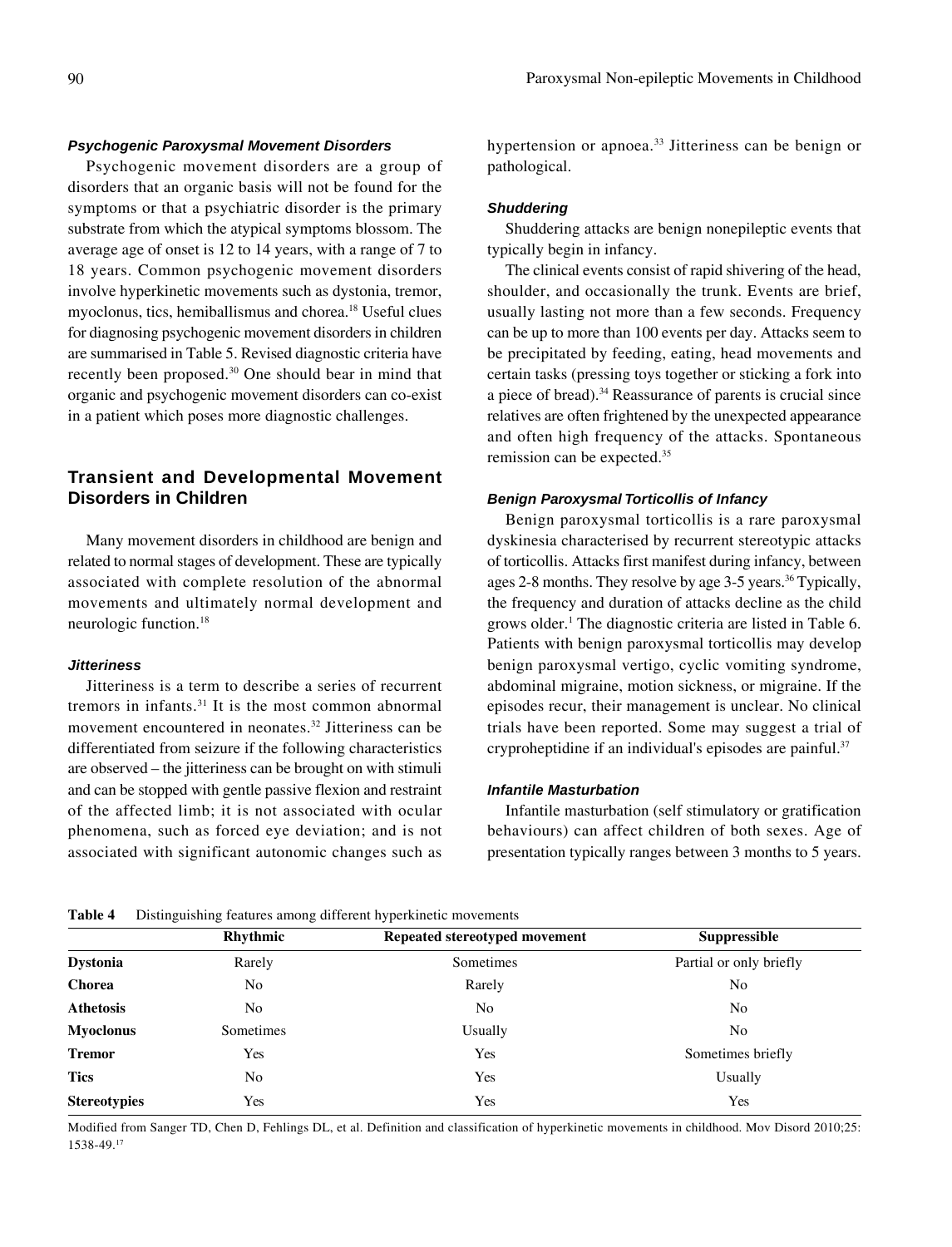**Table 5** Useful clues for diagnosing psychogenic movement disorders in children

### **Historical clues**

- 1. Abrupt onset
- 2. Static course
- 3. Spontaneous remission or inconsistency over time
- 4. Remission when the child is not aware of being observed
- 5. Presence of secondary gain

### **Clinical clues**

- 1. Inconsistent character of the movement (amplitude, frequency, distribution, selective disability)
- 2. Paroxysmal movement disorder
- 3. Movements increase with attention to the movement, or decrease with distraction
- 4. Ability to trigger or relieve the abnormal movements with unusual or nonphysiologic interventions (e.g. body trigger points)
- 5. False weakness or sensory findings
- 6. Deliberate slowness of movements
- 7. Entrainment of tremor with voluntary rapid alternative movements of different frequencies
- 8. Functional disability out of proportion to examination findings

#### **Therapeutic responses**

- 1. Unresponsiveness to appropriate medications
- 2. Response to placebos
- 3. Remission with psychotherapy

Modified from Singer HS, Mink JW, Gilbert DL, Jankovic J. Psychogenic movement disorders. Movement disorders in childhood. Saunders, Elsevier, 2010.

# **Table 6** Diagnostic criteria for benign paroxysmal torticollis of infancy

- 1. Episodic attacks with normal neurological examination in between attacks, in an infant, with all of the following including criterion 2:
	- Tilt of the head to one side (not always the same side), with or without slight rotation
	- Lasting minutes to days
	- Remitting spontaneously and tending to recur monthly
- 2. During attacks, signs of one or more of the symptoms and signs including pallor, irritability, malaise, vomiting, ataxia
- 3. Other disorders excluded

Modified from Headache Classification Committee. The international classification of headache disorders, cranial neuralgia and facial pain. 2nd edition. Cephalalgia 2004;24(Suppl 1):1-160.

Events occur numerous times per week and last for several minutes. Most episodes in children lack the obvious manual stimulation of genitalia but have behaviours such as dystonic posturing, rocking, grunting, facial flushing with diaphoresis, posturing of the lower extremities allowing pressure on the perineum, cessation of the behaviour with distraction, and no alteration of consciousness. Episodes can occur in a variety of situations including sleep, while in a car seat, a walker or high chair, when tired, or watching television. A potentially helpful diagnostic clue is that the gratification event can be stopped with distraction, which in turn leads to the child becoming angered and annoyed.38 As these behaviours are a normal occurrence in development, reassurance is the key in counseling families.<sup>39</sup>

### *Benign Paroxysmal Tonic Upward Gaze*

This condition is characterised by periods of constant or variably sustained tonic conjugate upward eye deviation, downbeating saccades in attempted downward gaze with apparently normal horizontal eye movement, relief after sleep or rest, with or without chronic or intermittent ataxia. The duration of each attack can lasts from a few seconds to days. Onset appears to occur at the first month to the end of the second year of age. The course of the disease appears to be characterised by spontaneous improvement after 1-2 years, but there are rapidly resolving cases.<sup>40</sup> Benign paroxysmal tonic upward gaze is usually associated with a normal neurodevelopmental profile. However, this condition is recently reported to be associated with other neurological conditions including syndromal disorders and white matter diseases while spontaneous resolution is not seen.<sup>41,42</sup>

### *Sandifer Syndrome*

Sandifer syndrome is a paroxysmal movement disorder characterised by abnormal movements of the head, neck, and trunk in association with gastroesophageal reflux disease.43 Most cases are neurodevelopmentally normal children with symptom onset in early childhood. Infants often have retrocollis and opisthotonic posturing, whereas older children have the side-to-side head movements.44 Nodding and rotation of the head, neck extension, gurgling sounds, writhing movements of the limbs and severe hypotonia have been reported. Although the intermittent stiff tonic posture and periods of crying and apparent discomfort may suggest seizures, absence of rhythmic clonic component is unlikely to be seizures.45 The key to this diagnosis is the association between the movements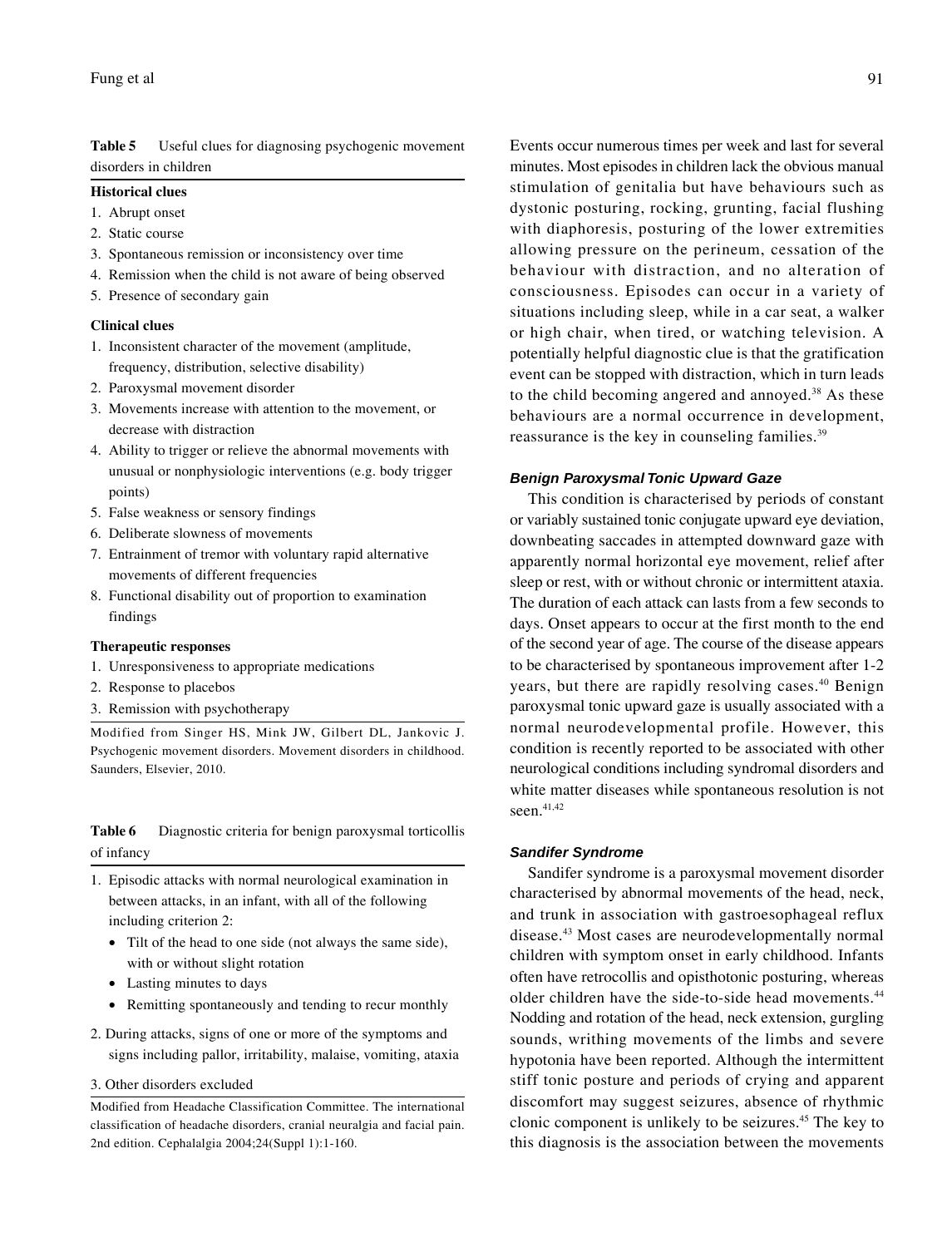and gastrointestinal symptoms such as abdominal pain and regurgitation. The movements usually respond to anti-reflux medications and / or fundoplication.<sup>43,44</sup>

### *Breath-holding Attacks*

Breath-holding spells affect children aged 6 months to 5 years. Typically, a clear trigger is present, with the child being upset and crying. At the end of expiration, the child is unable to relax and inhale and becomes apneic and cyanotic. The child may appear angry and upset about this uncomfortable feeling, loses consciousness, may have urinary incontinence, and becomes stiff or even opisthotonic. The EEG during the event typically shows high-amplitude slowing followed by suppression, as is seen in syncope of any cause. When the child relaxes and breathes again, consciousness is gradually regained. These cyanotic breath-holding spells could be easily confused with epileptic events, but they are not primarily epileptic phenomena.46 They can evolve into epileptic seizures and even status epilepticus, but the initial event is not epileptic. Cyanotic breath-holding spells are to be distinguished from pallid infantile syncope, which is associated with brief cardiac asystole and overlap with seizures.12 Pallid infantile syncope is usually provoked by sudden fright or pain.47

### *Spasmus Nutans*

Spasmus nutans is a rare, idiopathic disorder of childhood comprising the clinical triad of nystagmus, head nodding, and torticollis. This triad classically presents in the first year of life and symptoms typically resolve by 3-6 years of age.<sup>48</sup> Spasmus nutans may have paroxysmal symptoms. One must rule out associated intracranial pathologies such as neoplasms, arachnoid cysts, optic nerve hypoplasia, opsoclonus-myoclonus, diencephalic syndrome and subacute necrotising encephalomyelopathy (Leigh disease) etc. Retinal diseases have also been associated with spasmus nutans including achromatopsia, cone or rod dystrophy, congenital stationary, night blindness and Bardet-Biedel syndrome.49

# **Sleep-related Disorders**

# *Parasomnias*

Parasomnias are unpleasant or undesirable behavioural or experiential phenomena that occur predominantly or exclusively during sleep. It could be a challenge to distinguish parasomnias from seizures such as non-rapideye-movement (non-REM) arousal disorder parasomnias (confusional arousals, sleep terrors and sleep walking) or REM sleep behaviour disorder (RBD).<sup>50</sup> Individual disorder will be described below. Major clinical features differentiating parasomnias from nocturnal seizures are summarised in Table 7.

# *Confusional Arousals*

Confusional arousals are characterised by sudden arousals, disorientation, and prolonged confusion, sometimes associated with complex behaviours, but never with conscious awareness. They are very common, especially in young children, but under-recognised by nonsleep pediatricians, and frequently misinterpreted as nocturnal epileptic events.<sup>51</sup>

### *Sleep Terrors*

Sleep terrors are typically seen in toddlers and are characterised by sudden arousals with a loud and

**Table 7** Major clinical features differentiating parasomnias and nocturnal seizures

| <b>Parasomnias</b>                                          | <b>Nocturnal seizures</b>                                                                          |  |
|-------------------------------------------------------------|----------------------------------------------------------------------------------------------------|--|
| 1-2 episodes per night                                      | $>3$ episodes per night                                                                            |  |
| 1-4 episodes per month                                      | $>10$ episodes per month                                                                           |  |
| Episodes occur during rapid-eye-movement or slow-wave sleep | Episodes occur during stage 1 and 2 sleep                                                          |  |
| Episodes occur more likely after 90 minutes of sleep onset  | Episodes may occur at any time of the night                                                        |  |
| Episodes lasts up to 30 minutes                             | Episodes lasts up to 1-2 minutes                                                                   |  |
| Variable movements and actions                              | Stereotyped movements                                                                              |  |
| Physical and verbal interaction                             | Rare physical and verbal interaction                                                               |  |
| Failure to fully arouse after the event                     | Postictal confusion may be present but the patient generally is<br>fully arousable after the event |  |

Modified from Vendrame M, Kothare SV. Epileptic and nonepileptic paroxysmal events out of sleep in children. J Clin Neurophysiol 2011;28:111-9.55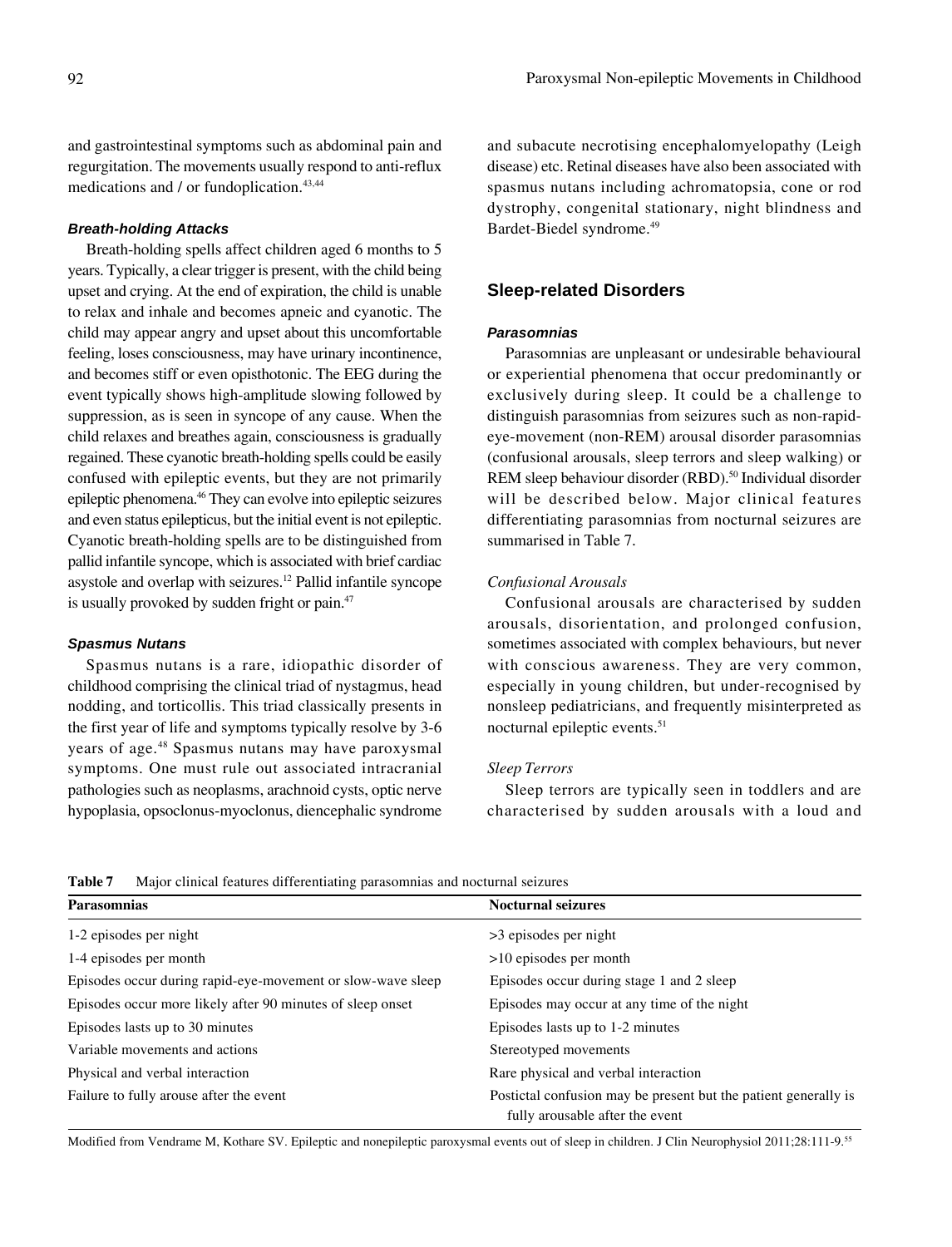inconsolable scream. The toddler seems pale and terrified. There is no awakening and the child usually falls asleep and does not recall the event at a later time.<sup>52</sup>

### *Sleep Walking*

Sleep walking is common among the adolescent population and consists of episodes of complex and elaborate activities including walking, but without recollection of these events.53

### *REM Sleep Behaviour Disorder*

REM behaviour disorder is characterised by motor and behavioural manifestations associated with dreaming during REM sleep. The presence of bizarre movements and complex behaviour, including laughing, talking, moaning, punching, kicking, and running can mimic epileptic events.54 Video-polysomnography may help in differentiating seizures from REM sleep behaviour disorders as events of this parasomnia occur during REM sleep, representing a major differentiating finding from nocturnal seizures.55

### *Restless Leg Syndrome*

Restless leg syndrome is not only confined to the adult population. This can occur in children. Diagnostic criteria included the four essential factors used in adults: a history of an urge to move the legs accompanied or caused by uncomfortable sensations, the urge to move or unpleasant sensations worsened during periods of rest or inactivity, the urge to move relieved by movement (quisescegenic), and a circadian pattern with symptoms being worse in the evening or night. In addition, for a definite diagnosis in children aged 2-12 years, the children must express leg discomfort in their own words (e.g. tickle, bugs, shaky, etc.) or have two out of three of the following: a sleep disturbance, parent with definite restless leg syndrome, or elevated periodic limb movement index on polysomnography. Another finding was the coexistence of restless leg syndrome with other comorbid conditions such as parasomnias, attention-deficit hyperactivity disorder, anxiety, and depression. Dopaminergic agonists have been used with success in children.39

# **Clinical Approach to Paroxysmal Movements in Childhood**

The clinical approach to paroxysmal movements in childhood can be very challenging.

History taking is the first and extremely important step to make an accurate diagnosis. A detailed history should be obtained from the patient and eye witnesses, which could be parents, family members, not infrequently teachers or even ambulance officers. Attention could be made particularly to the age of onset (Table 8) and different situations during which the movements occur (Table 9), examination of the nature of abnormal movements by the clinicians either during the attack or using videotape recordings of previous attacks may dramatically improve the diagnostic accuracy. Other details including frequency and duration of each attack, natural disease course, past medical history of the patient including perinatal, developmental aspects, family history and physical examination would all contribute to a correct diagnosis. When history and analysis of movements cannot reach a diagnosis, long term video-electroencephalographic study to capture paroxysmal events may be required to rule out epileptic phenomenon, and classify the underlying disorder or even help parents understand the potential psychogenic nature of some disorders. This is especially useful for benign paroxysmal torticollis of infancy and benign paroxysmal tonic upward gaze when each attack is short and cannot be easily distinguishable from an epileptic seizure; and psychogenic non-epileptic seizures or paroxysmal movement disorders. Long term follow up is necessary to ensure the benign and self-limiting nature of some conditions like transient and developmental movement disorders in children, distinguish them from more serious disorders, and be able to provide reassurance when appropriate.18

An accurate diagnosis is extremely important to differentiate between various epileptic and non-epileptic conditions. Clinicians should have knowledge and be aware of various paroxysmal movements mentioned in this article to ensure timely and appropriate treatment for certain conditions and to avoid unnecessary use of anticonvulsants in benign non-epileptic conditions.

# **Conclusion**

Paroxysmal abnormal movements in childhood comprise a wide range of differential diagnoses which can be epileptic and non-epileptic. History taking and examination of the movements may dramatically increase the diagnostic accuracy. A long-term video-electroencephalographic recording may be necessary to provide ultimate diagnosis in some situations. Prompt and accurate diagnosis is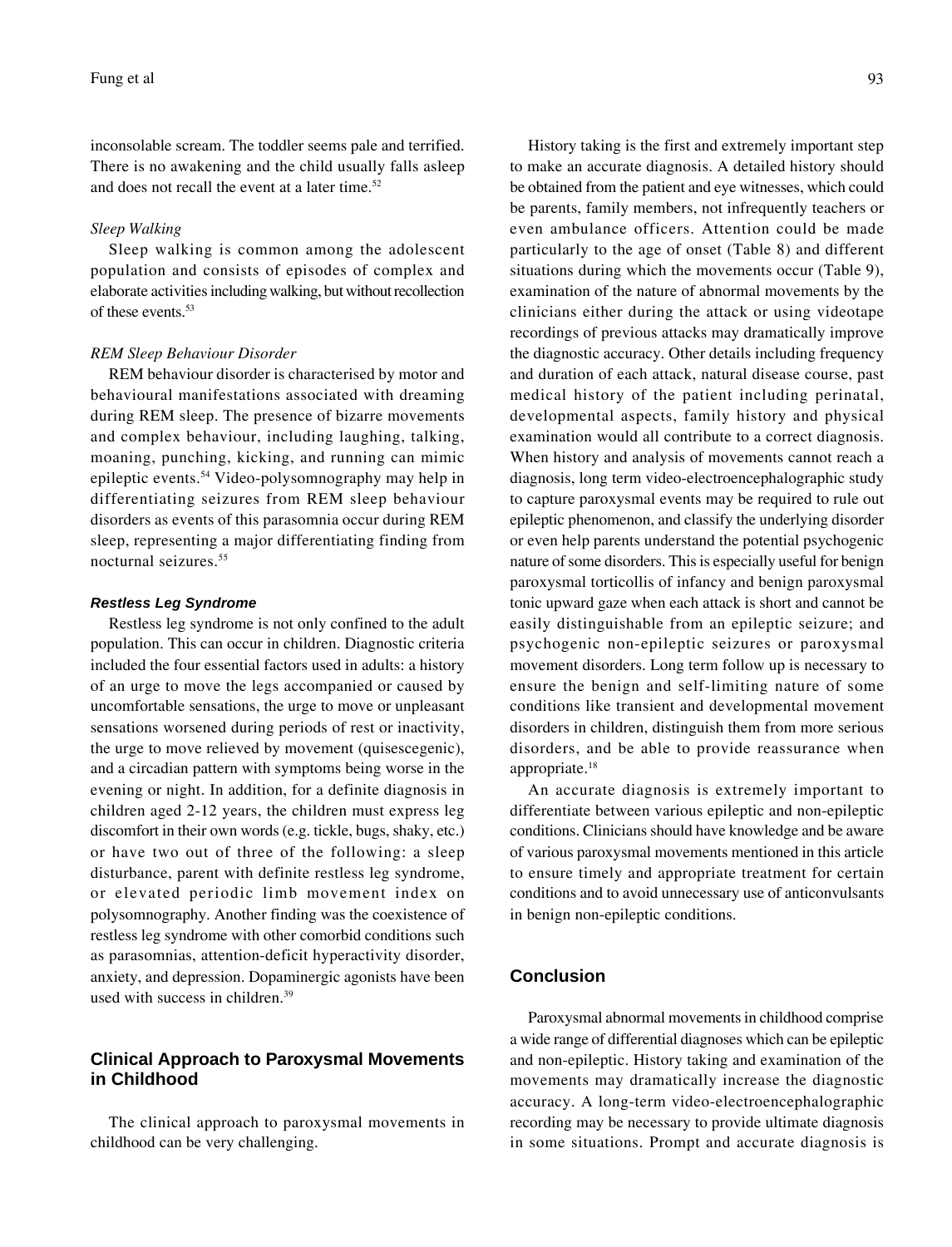| Paroxysmal movements in childhood |                                            |                                                  |  |
|-----------------------------------|--------------------------------------------|--------------------------------------------------|--|
| <b>Across different ages</b>      | Infantile onset                            | Childhood onset                                  |  |
| • Epileptic seizures              | • Jitteriness                              | $\bullet$ Tics                                   |  |
| • Convulsive syncope              | • Exaggerated startle responses            | • Restless leg syndrome                          |  |
| • Ataxia                          | • Shuddering                               | • Psychogenic non-epileptic seizures             |  |
| $\bullet$ Tremor                  | • Benign paroxysmal torticollis of infancy | • Psychogenic paroxysmal movement disorders      |  |
| • Myoclonus                       | • Infantile masturbation                   | • Confusional arousals                           |  |
| • Paroxysmal dyskinesias          | • Benign paroxysmal tonic upward gaze      | • Sleep walking                                  |  |
| • Sandifer syndrome               | • Stereotypies                             | • Sleep terror                                   |  |
|                                   | • Breath-holding attacks                   | • Rapid-eye-movement sleep behavioural disorders |  |
|                                   | • Spasmus nutans                           |                                                  |  |

| Table 8 |  | Classification of paroxysmal movements in childhood by age of onset |
|---------|--|---------------------------------------------------------------------|
|---------|--|---------------------------------------------------------------------|

| Table 9 |  |  |  |  | Approach to paroxysmal movements in childhood by specific situations |
|---------|--|--|--|--|----------------------------------------------------------------------|
|---------|--|--|--|--|----------------------------------------------------------------------|

| <b>Situation</b>                                                                                                        | Possible cause(s)                                                                                                                                      |  |  |
|-------------------------------------------------------------------------------------------------------------------------|--------------------------------------------------------------------------------------------------------------------------------------------------------|--|--|
| <b>Precipitation / Aggravation by</b>                                                                                   |                                                                                                                                                        |  |  |
| • Sleep                                                                                                                 | • Seizures<br>• Confusional arousals<br>• Sleep walking<br>• Sleep terror<br>• Rapid-eye-movement sleep behaviour disorders<br>• Restless leg syndrome |  |  |
| • Prolonged sitting or standing, rising to upright posture,<br>dehydration, pain, fright, micturition, defaecation etc. | • Convulsive syncope<br>• Pallid breath-holding attacks                                                                                                |  |  |
| $\bullet$ Feeding                                                                                                       | • Sandifer syndrome<br>• Shuddering attacks                                                                                                            |  |  |
| • Sensory stimuli (visual / auditory / tactile etc.)                                                                    | • Seizures<br>• Jitteriness<br>• Exaggerated startle responses                                                                                         |  |  |
| $\bullet$ Crying                                                                                                        | • Cyanotic breath-holding attacks                                                                                                                      |  |  |
| • Movements                                                                                                             | • Paroxysmal dyskinesias<br>• Shuddering attacks                                                                                                       |  |  |
| <b>Pre-existing conditions</b>                                                                                          |                                                                                                                                                        |  |  |
| • Cardiac diseases                                                                                                      | • Convulsive syncope                                                                                                                                   |  |  |
| • Psychological / psychiatric / psychosomatic symptoms                                                                  | • Psychogenic non-epileptic seizures<br>· Psychogenic paroxysmal movement disorders                                                                    |  |  |
| <b>Preceding events</b>                                                                                                 |                                                                                                                                                        |  |  |
| $\bullet$ Aura                                                                                                          | • Seizures                                                                                                                                             |  |  |
| • Urge to move part of the body                                                                                         | $\bullet$ Tics<br>• Restless leg syndrome                                                                                                              |  |  |
| · Nausea, palpitations, dyspnoea, warm sensation,<br>light-headedness, graying of vision or hearing becoming distant    | • Convulsive syncope                                                                                                                                   |  |  |
| <b>Distractibility / Suppressibility</b>                                                                                | $\bullet$ Tics<br>• Stereotypies<br>• Infantile masturbation                                                                                           |  |  |

• Jitteriness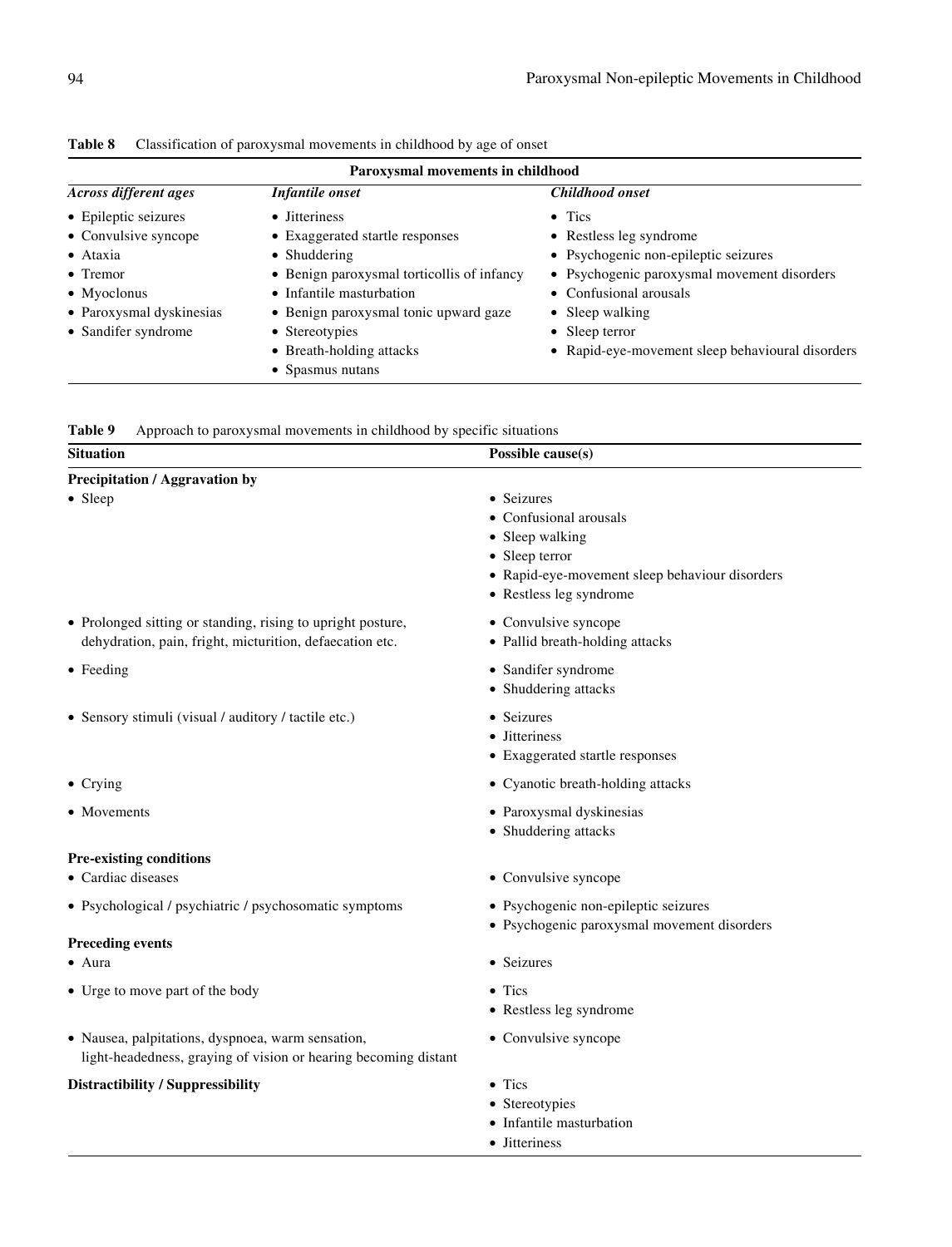extremely important for commencement of the most appropriate treatment if indicated and to avoid unnecessary use of anticonvulsants in certain benign non-epileptic selflimiting conditions. Last but not the least, timely reassurance to parents of benign conditions is also very important to reduce unnecessary parental anxiety.

# **References**

- 1. Cuvellier JC, Lepine A. Childhood periodic syndromes. Pediatr Neurol 2010;42:1-11.
- 2. Fisher RS, van Emde Boas W, Blume W, et al. Epileptic seizures and epilepsy: definitions proposed by the International League Against Epilepsy (ILAE) and the International Bureau for Epilepsy (IBE). Epilepsia 2005;46:470-2.
- 3. Engel J Jr. Report of the ILAE classification core group. Epilepsia 2006;47:1558-68.
- 4. Jerome EJ, Peter DW. Limbic seizures. In: A comprehensive Textbook. Second ed. Wolters Kluwer, Lippincott William & Wilkins; 2008.
- 5. Kothare SV, Zarowski M. Sleep and epilepsy: common bedfellows. J Clin Neurophysiol 2011;28:101-2.
- 6. Crompton DE, Berkovic SF. The borderland of epilepsy: clinical and molecular features of phenomena that mimic epileptic seizures. Lancet Neurol 2009;8:370-81.
- 7. Lempert T, Bauer M, Schmidt D. Syncope: a videometric analysis of 56 episodes of transient cerebral hypoxia. Ann Neurol 1994; 36:233-7.
- 8. Gastaut H, Fischer-Williams M. Electro-encephalographic study of syncope; its differentiation from epilepsy. Lancet 1957;27: 1018-25.
- 9. Grubb BP, Gerard G, Roush K, et al. Differentiation of convulsive syncope and epilepsy with head-up tilt testing. Ann Intern Med 1991;115:871-6.
- 10. Aminoff MJ, Scheinman MM, Griffin JC, Herre JM. Electrocerebral accompaniments of syncope associated with malignant ventricular arrhythmias. Ann Intern Med 1988;108: 791-6.
- 11. Horrocks IA, Nechay A, Stephenson JB, Zuberi SM. Anoxicepileptic seizures: observational study of epileptic seizures induced by syncopes. Arch Dis Child 2005;90:1283-7.
- 12. Mellers JD. The approach to patients with "non-epileptic seizures". Postgrad Med J 2005;81:498-504.
- 13. Perrig S, Jallon P. Is the first seizure truly epileptic? Epilepsia 2008;49 Suppl 1:2-7.
- 14. Elger CE, Schmidt D. Modern management of epilepsy: a practical approach. Epilepsy Behav 2008;12:501-39.
- 15. Pillai JA, Haut SR. Patients with epilepsy and psychogenic nonepileptic seizures: An inpatient video-EEG monitoring study. Seizure 2012;21:24-7.
- 16. Hogan N, Sternad D. On rhythmic and discrete movements: reflections, definitions and implications for motor control. Exp Brain Res 2007;181:13-30.
- 17. Sanger TD, Chen D, Fehlings DL, et al. Definition and classification of hyperkinetic movements in childhood. Mov Disord 2010 ;25:1538-49.
- 18. Harvey S, Singer JWM, Donald LG, Joseph J. Classification of movement disorders. In: Movement disorders in childhood.

Philadelphia, PA: Saunders Elsevier; 2010.

- 19. Sanger TD, Chen D, Delgado MR, Gaebler-Spira D, Hallett M, Mink JW. Definition and classification of negative motor signs in childhood. Pediatrics 2006;118:2159-67.
- 20. Finsterer J. Ataxias with autosomal, X-chromosomal or maternal inheritance. Can J Neurol Sci 2009;36:409-28.
- 21. Manto MU. Dominant ataxias, First ed. Cambridge; 2010.
- 22. Garcia-Cazorla A, Wolf NI, Serrano M, et al. Inborn errors of metabolism and motor disturbances in children. J Inherit Metab Dis 2009;32:618-29.
- 23. Meinck HM. Startle and its disorders. Neurophysiol Clin 2006; 36:357-64.
- 24. Gogan P. The startle and orienting reactions in man. A study of their characteristics and habituation. Brain Res 1970;18:117-35.
- 25. Andermann F, Andermann E. Startle disorders of man: hyperekplexia, jumping and startle epilepsy. Brain Dev 1988; 10:213-22.
- 26. Praveen V, Patole SK, Whitehall JS. Hyperekplexia in neonates. Postgrad Med J 2001;77:570-2.
- 27. Strzelczyk A, Burk K, Oertel WH. Treatment of paroxysmal dyskinesias. Expert Opin Pharmacother 2011;12:63-72.
- 28. Fernandez-Alvarez E. Movement disorders in children: recent advances in management. Indian J Pediatr 2009;76:531-6.
- 29. Angelini L, Rumi V, Lamperti E, Nardocci N. Transient paroxysmal dystonia in infancy. Neuropediatrics 1988;19: 171-4.
- 30. Gupta A, Lang AE. Psychogenic movement disorders. Curr Opin Neurol 2009;22:430-6.
- 31. Armentrout DC, Caple J. The jittery newborn. J Pediatr Health Care 2001;15:147-9.
- 32. Huntsman RJ, Lowry NJ, Sankaran K. Nonepileptic motor phenomena in the neonate. Paediatr Child Health 2008;13: 680-4.
- 33. Volpe J. Neonatal seizures. Philadelphia: WB Saunders, 2001.
- 34. Tibussek D, Karenfort M, Mayatepek E, Assmann B. Clinical reasoning: shuddering attacks in infancy. Neurology 2008;70: e38-41.
- 35. Laux L. Nonepileptic spells in neonates and infants. Second ed. New York: Demos, 2005.
- 36. Giffin NJ, Benton S, Goadsby PJ. Benign paroxysmal torticollis of infancy: four new cases and linkage to CACNA1A mutation. Dev Med Child Neurol 2002;44:490-3.
- 37. Lewis DWGY, Avner M, Yonker M, Landy SH. Primary headache disorders in children, adolescents, and young adults. Hamilton, Ontario, Canada: B.C. Decker, 2005.
- 38. Nechay A, Ross LM, Stephenson JB, O'Regan M. Gratification disorder ("infantile masturbation"): a review. Arch Dis Child 2004;89:225-6.
- 39. Wolf DS, Singer HS. Pediatric movement disorders: an update. Curr Opin Neurol 2008;21:491-6.
- 40. Echenne B, Rivier F. Benign paroxysmal tonic upward gaze. Pediatr Neurol 1992;8:154-5.
- 41. Skalicky SE, Billson FA. Benign paroxysmal tonic upgaze of childhood in a hypotonic infant with Beckwith-Wiedemann syndrome. Clin Experiment Ophthalmol 2008;36:291-2.
- 42. Blumkin L, Lev D, Watemberg N, Lerman-Sagie T. Hypomyelinating leukoencephalopathy with paroxysmal tonic upgaze and absence of psychomotor development. Mov Disord 2007;22:226-30.
- 43. Werlin SL, D'Souza BJ, Hogan WJ, Dodds WJ, Arndorfer RC. Sandifer syndrome: an unappreciated clinical entity. Dev Med